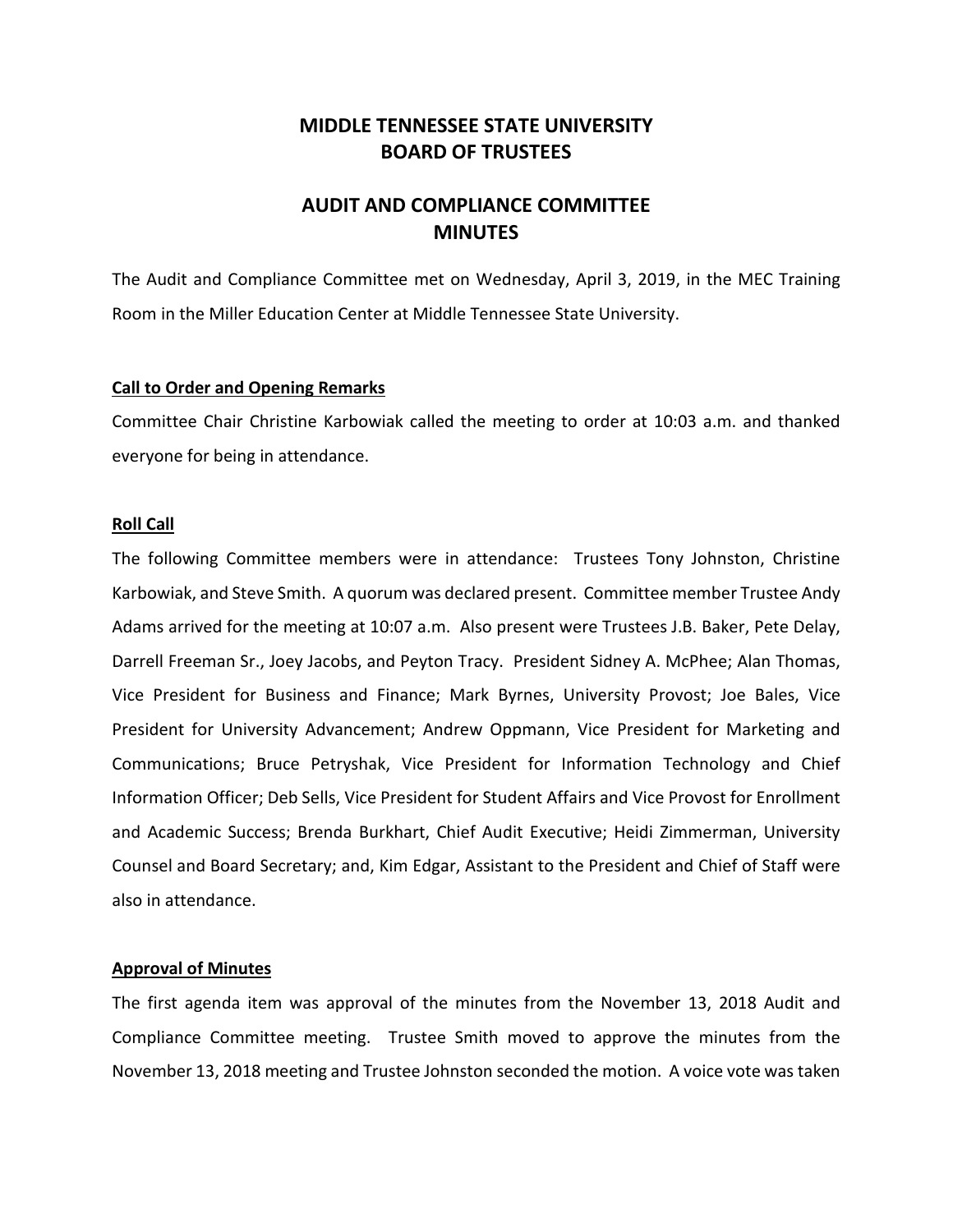and the motion to approve the minutes from the November 13, 2018 meeting of the Audit and Compliance Committee carried.

#### **Approval of Policy Revisions**

Gené Stephens, Assistant Vice-President for the Office of Compliance and Enterprise Risk Management, presented the approval of policy revisions for two policies: Policy 10 Ethics and Code of Conduct and Policy 12 Conflict of Interest. Ms. Stephens reviewed the proposed revisions to both Policies 10 and 12. A motion was made by Trustee Johnston to approve the revisions to the two policies. Trustee Smith seconded the motion. A voice vote was taken and the motion to approve the revisions to the two policies carried.

#### **Report of Conflict of Interest Disclosures in 2018**

Ms. Stephens additionally presented, for the Committee's information, a Report of Conflict of Interest Disclosures for 2018 (Report). Ms. Stephens discussed the 2018 Report and provided a brief summary of the conflict of interest disclosures reviewed by the Conflict of Interest Committee (COIC) pursuant to Policy 12, noting that sixteen cases were reviewed by the COIC. Ms. Stephens further commented that the majority of the cases were managed through mitigation plans, and one case was referred to the Division of Academic Affairs and the Office of Research and Sponsored Programs.

#### **Review of President's Statement of Disclosure of Interests for 2019**

For information and the Committee's review, the President's Statement of Disclosure of Interests for 2019 (Form ss-8005) was presented by Ms. Burkhart. Ms. Burkhart noted there were no changes from the disclosures made in 2018 and the form is a public record on the Tennessee Ethics Commission webpage. Trustee Karbowiak pointed out that under the heading "Office Held or Sought" the report read "Incumbent President – College or Univ. governed by Board of Regents" which is not accurate. Kim Edgar commented she assists Dr. McPhee with this every year. She stated the form is produced by the state which has not been updated and that was the best choice in the drop down box. Trustee Karbowiak asked that we notify the Tennessee Ethics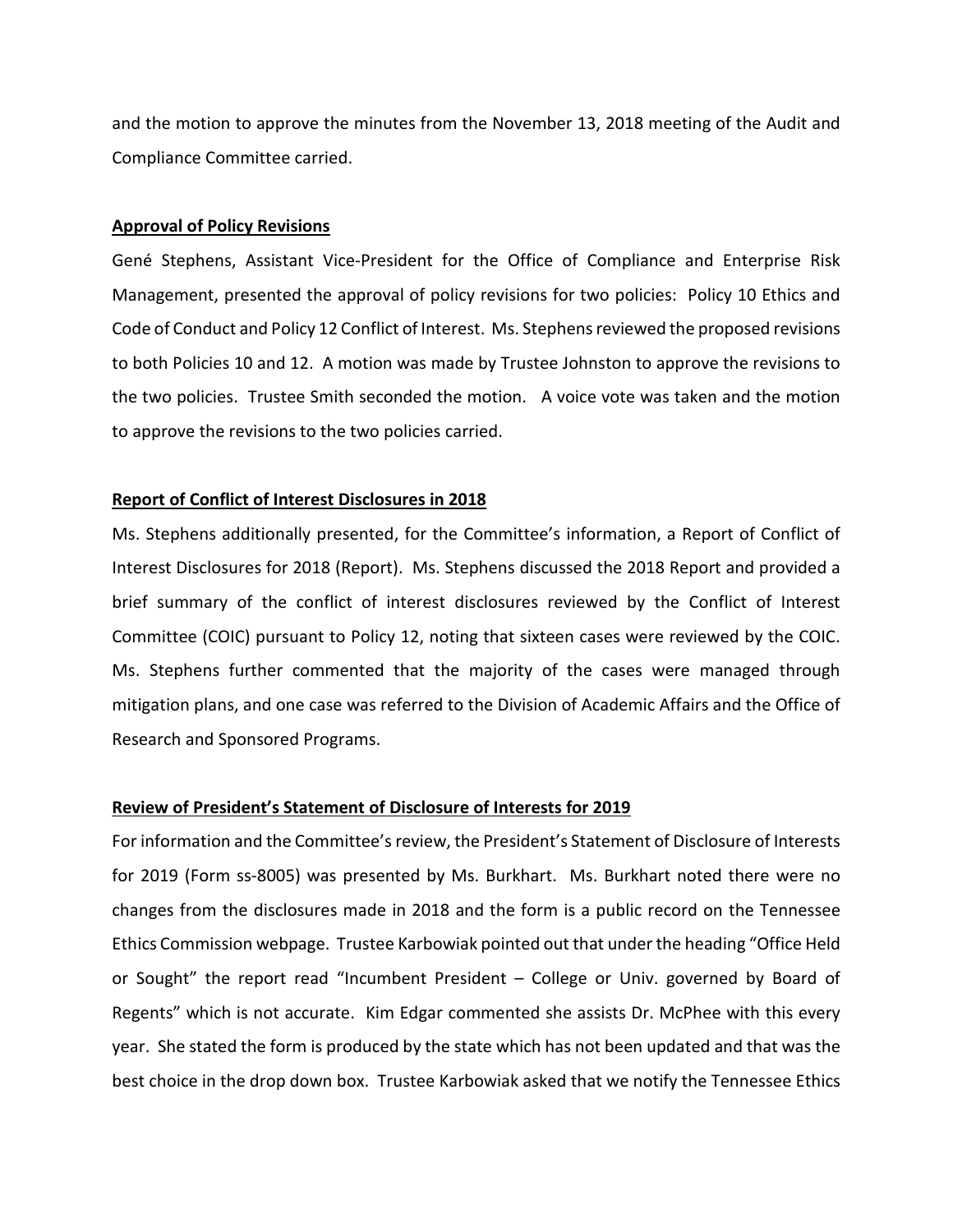Commission that "governed by Board of Regents" is no longer accurate and ask if the form could be updated for accuracy.

## **Report on Compliance with Public Records Policy**

The Report on Compliance with Public Records Policy was presented by Ms. Zimmerman. A summary of the number of records requests received in 2018 was provided for the Committee's review. Ms. Zimmerman stated that denials are typically based on lack of Tennessee citizenship required by policy. She also stated that there are provisions in the policy and the rule that allow the university to charge for copying documents, which can be labor intensive depending on the type/number of records requested.

## **Results of External Reviews**

Ms. Burkhart presented the Results of External Reviews. Ms. Burkhart reported the financial and compliance audit report for the year ended June 30, 2018 issued by the Tennessee Comptroller of the Treasury on January 15, 2019 included unmodified opinions on the fairness of the presentation of the financial statements and contained no audit findings. The Tennessee Comptroller of the Treasury also completed the agreed-upon procedures applied to the statement of revenues and expenses of the athletics programs in compliance with the National Collegiate Athletic Association Bylaw 3.2.4.15 for the year ended June 30, 2018 with no exceptions noted.

## **Quarterly Report – Results of Internal Audit Reports**

Ms. Burkhart presented the Quarterly Report of Internal Audit Reports. Two audit reports(Office of the President for fiscal year 2018; and, football ticket sales and paid attendance for fall 2018) were issued with no reportable issues noted. The third audit report issued (Interfraternity Council bank account) included recommendations for compliance with existing by-laws and procedures, improvements to the cash management process, and a suggested policy revision. The current status of the Internal Audit Plan for Fiscal Year Ended June 30, 2019 was also included for the Committee's review.